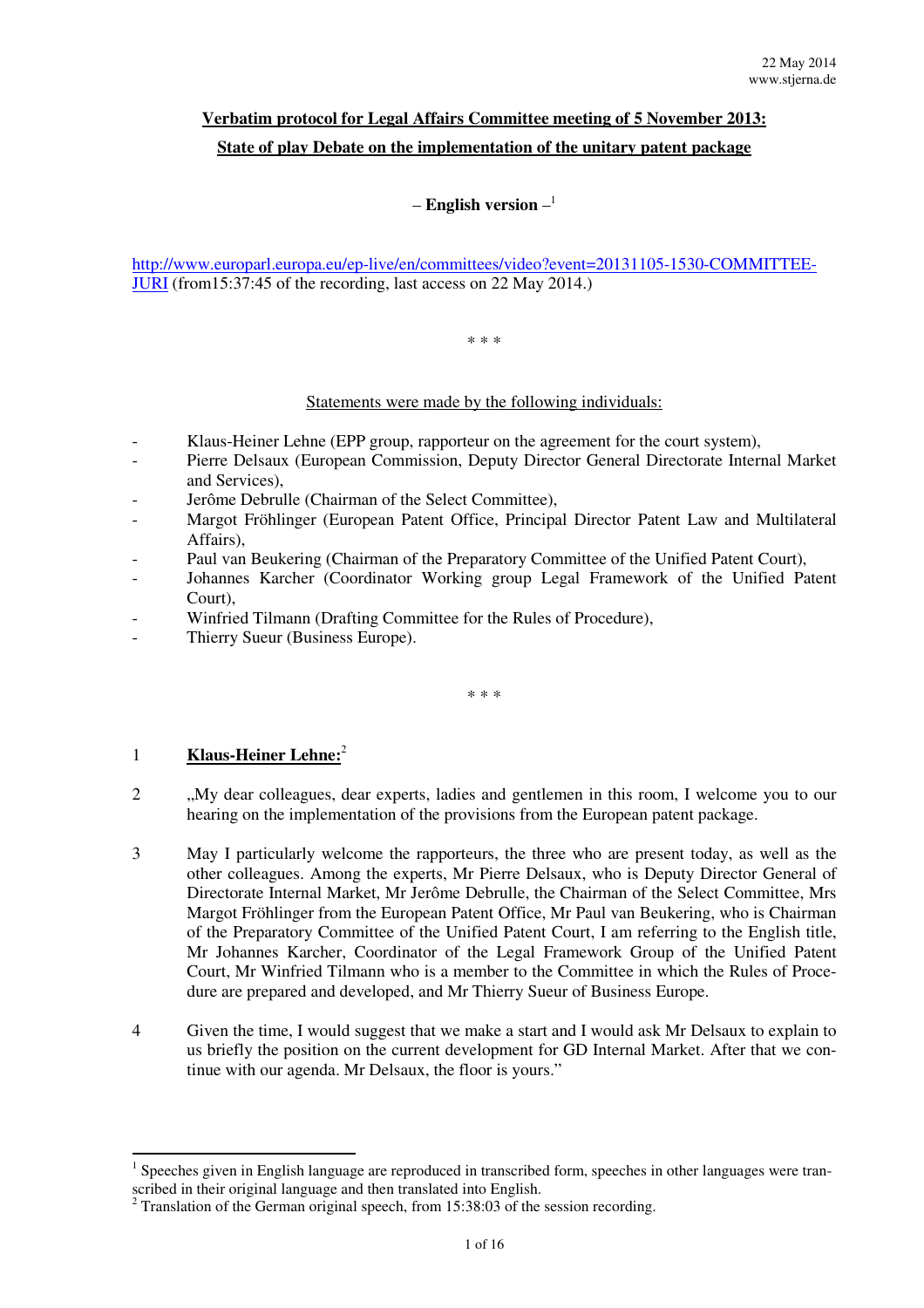## 5 **Pierre Delsaux:**<sup>3</sup>

- 6 "Many thanks, Mr Chairman. Thank you also to your Committee for the organization of the hearing on a very important topic, which also has a strong symbolic value for the creation of the internal market. On this occasion, I would also like to thank the Committee and the rapporteurs for the excellent work which has finally led to the compromise proposal which was adopted in winter last year.
- 7 Yes, now we indeed have a compromise proposal at hand, but the task or the challenge for all of us is to translate this solution into reality, so that the European enterprises can profit from this chance.
- 8 For this, first of all, one thing is necessary: The member states have to ratify the Treaties, as well as the Agreement on a Unified Patent Court. As you know, a ratification in 13 member states is necessary, including France, Great Britain and Germany. So far, the Agreement has only been ratified in one country, namely in Austria. In some countries, for instance in France and Belgium, the matter is well advanced, but it is also clear that other countries will need more time.
- 9 In Great Britain, for instance, ratification is not to be expected before the end of 2014. Ireland will have to carry out a referendum which, presumably, will also be necessary in Denmark. All this should cause delays to the ratification process. At the beginning, we were very confident. We hoped that the first European patent could be granted prior to the elections for the European Parliament. Today, I think, we have to look at things realistically. As a new time for the entry into force, we do now aim for 2015. But we need to stay on the ball and uphold the pressure in order to make sure that the ratification in the member states will advance as planned.
- 10 The second great challenge, which is not less important, is to create the necessary structures, so to say the ecosystem for the new European patent. Was does that mean? First of all, this means the creation of the Unified Court system. As you know, the Preparatory Committee of the member states is currently dealing with this question. The Chairman of this Committee, Paul van Beukering, is here today and will inform you in detail about the latest developments.
- 11 The second aspect, which is also very important, is the design of modalities for die grant and administration of the future unitary patent by the European Patent Office. These questions are currently dealt with by a so-called Select Committee of the Administrative Council. On the one hand, it is responsible for adopting the Implementing Regulations for the unitary patent, on the other they also have the important task of defining the annual fees for the future unitary patent, it will come back to this at a later stage. Also in that regard, the negotiations should be complete in summer of 2014. From our view – the Chairman of this Committee, Jérôme Debrulle, will comment on this shortly –, from our view it is decisive to strike the right balance in order to ensure, on the one hand, the attractiveness of the system, but also its sustainability on the other.
- 12 So, what is the role of the Commission in this context? We do not want to disavow the member states' individual responsibility, but the Commission is monitoring the activities in the participating member states very closely. Furthermore, we are observers in the Preparatory Committee and in the Select Committee and will, in this capacity, continue to participate in the discussions. Above all, we keep an eye on the decisions not to deviate from what has been agreed together by Parliament and Council, and especially not to violate EU law.
- 13 But the role of the Commission even goes beyond that: As you know, in July of last year, we have presented a proposal for the amendment of the "Brussels I" Regulation, as an indispensa-

<sup>&</sup>lt;sup>3</sup> Translation of the French original speech, from 15:39:36.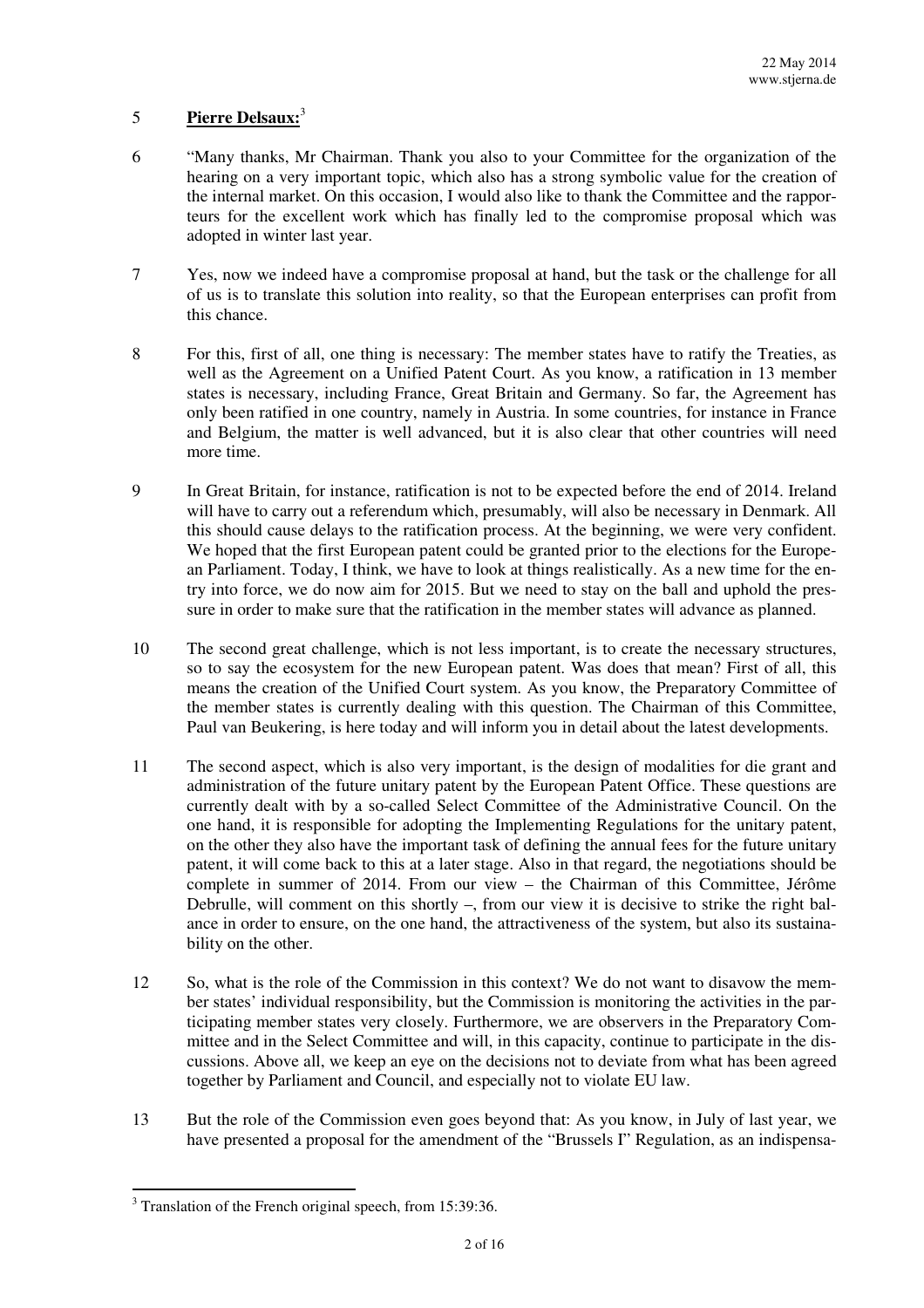ble prerequisite for the entry into force of the unitary patent. We hope that Council and Parliament will reach agreement on this extremely important issue by the end of this year.

- 14 Apart from this, I can tell you that there is and will also continue to be the possibility to discuss in more detail, from the perspective of the European Union, legal aspects not falling directly within the competence of the Preparatory Committee or the Select Committee. One example: For instance, there is the question on the interaction of the future unitary patent and supplementary protection certificates which allow to prolong the term of protection for certain types of patents, i. e. of products. For this, the Commission has created an additional forum which we have named "Contact Committee" and the first meeting of which took place on 14 October. Within that forum, member states can bring up for discussion any question which does not fall within the competence of the Preparatory Committee and the Select Committee, respectively.
- 15 And finally, let me refer to article 14 of the Regulation on the unitary patent which provides, within the scope of a working arrangement, for a closer cooperation of the Commission and the European Parliament, as to guarantee the functioning of the system. Also here, we would like to make the best possible progress.
- 16 In summary, I would like to emphasize again that there are two key challenges waiting for all of us in relation to the European patent:
- 17 Firstly, we must make sure to equally guarantee the attractiveness, coherence and financial reliability of the system. The unitary patent's cost will be an important aspect for the future users and they will surely make a comparison with the actual cost of a patent. The price has to be attractive while, at the same time, the sustainability of the system and the financial balance of the European Patent Office and the member states must not be put at risk. For us, the financial aspect therefore is an important one.
- 18 The second challenge that we have to address is to secure that the new system is guaranteeing reliability and legal certainty to the users. Here as well, trust is essential which means that all efforts should be made to ensure that users and inventors can have confidence in the Patent Court and in the quality of its decisions. In this regard, the Rules of Procedure play a very important role. They must be solid and balanced, exclude the possibility of forum shopping and prevent procedural abuse as far as possible.
- 19 We consider the quality and training of the judges likewise important, although we are certain that the participating member states will make sure to staff with court with competent judges only. Therefore, these two aspects are of essential importance for us and it is crucial to ensure that these two requirements and the expectations of the users are fulfilled, also in the future.
- 20 In light of the foregoing, we should not lose our optimism. Although we will not have the new patent prior to the European elections in 2014, we hope that the newly elected Parliament will manage very quickly to make a European patent a reality, for the benefit of all enterprises. Thank you."

### 21 **Klaus-Heiner Lehne:**

22 "Thank you very much for this statement, Mr Delsaux. Next is Mr Jerôme Debrulle, the Chairman of the Select Committee. The floor is yours."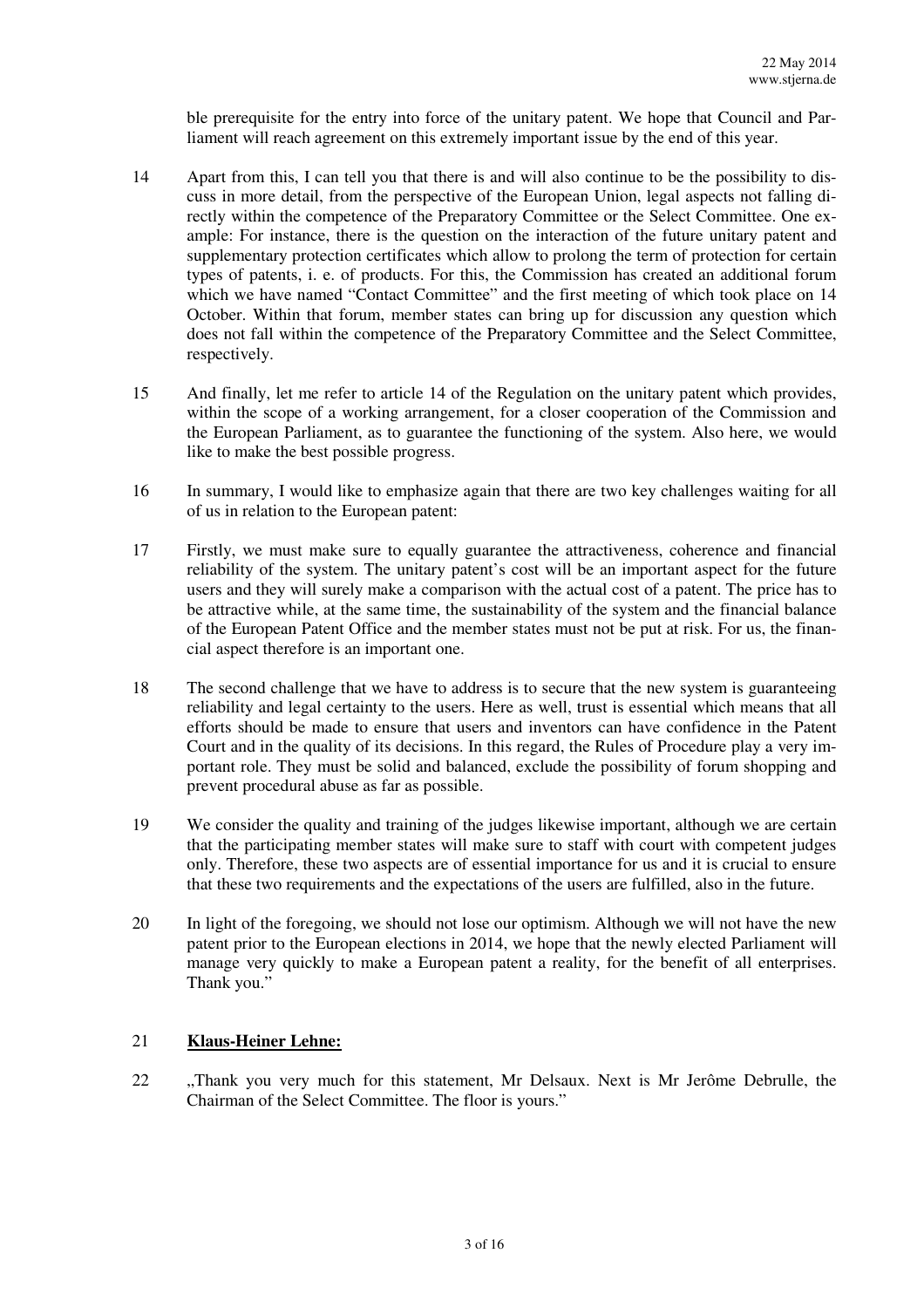## 23 **Jerôme Debrulle:**<sup>4</sup>

- 24 ..., Thank you, Mr Chairman. Thank you also for giving us the opportunity to report to the JURI Committee of the European Parliament, which played an important role in the conclusion of the final package on the unitary patent protection.
- 25 Firstly, I will briefly recall the legal framework of the implementation of the EU Regulation on the unitary patent protection. Then I will describe in general terms the state of implementation, in particular the creation of the Select Committee, its activities and its timetable.
- 26 As you know, the EU Regulation 1257 defines a European patent with unitary effect as a patent granted by the European Patent Office under the Rule of Procedures laid down by the European Patent Convention which benefits from unitary effect in the participating member states by virtue of the EU Regulation 1257. The European patent with unitary effect relies thus on two legal instruments: The EU Regulation on one side and the EPC on the other side.
- 27 The EU Regulation 1257 defines the condition and the scope of the unitary effect that will be attributed to a European patent granted under the rules of the EPC. It is in this context that article 9(1) of the Regulation lays down that the participating member states shall give the European Patent Office administrative task related to the unitary effect. Article 9(2) of the Regulation imposes also an obligation on the participating member states to set up a Select Committee in the framework of the European Patent Organization. Within that Select Committee, the 25 participating EU member states will ensure the governance and the supervision on the administrative task that will be entrusted to the EPO. They will also have to set the level of the renewal fees and to define the distribution key of the share of the renewal fee that will be attributed to the 25 EU participating member states in accordance with the provisions of the EU Regulation.
- 28 It is in this framework that the 25 participating EU member states have created on the  $20<sup>th</sup>$  of March 2013 the Select Committee. As I just said, on the  $20<sup>th</sup>$  of March 2013 the Select Committee has held its inaugural meeting. Since then, the Select Committee has held four more meetings, respectively on the 29<sup>th</sup> of May, the 25<sup>th</sup> and the 26<sup>th</sup> of June, the 18<sup>th</sup> of September and the  $30<sup>th</sup>$  of October. The next meeting is foreseen on the  $10<sup>th</sup>$  and  $11<sup>th</sup>$  of December. Between the  $20<sup>th</sup>$  of March and the  $25<sup>th</sup>$  of June, the work of the Select Committee has been mainly focused on institutional matters, the creation of the Select Committee, the definition of its composition and the adoption of its Rules of Procedure. In accordance with the EU Regulation, the Select Committee consists of representatives of the 25 EU participating member states and the Commission as an observer. The Select Committee has also granted the observer status to two non-governmental organizations, representing the users of the European patent system, namely Business Europe and EPI.
- 29 Since the  $26<sup>th</sup>$  of June, the Select Committee has begun to work on issues of substance. The first issue of substance to be dealt with by the Select Committee is the draft rules relating to the unitary patent protection. These draft rules relate mainly to the procedure that will be administrated by the EPO in carrying out the task that the participating member states will entrust to the EPO in accordance with the EU Regulation. They concern administrative procedures like the filing of a request for unitary effect, the filing of a statement of license of rights, the administrative rules related to the payment of the renewal fees and the entries in the register for the unitary patent protection. Discussion within the Select Committee considers the number of comments received both from member states and users of the patent system. Several future meetings of the Select Committee will be dedicated to the examination of these draft rules before their formal adoption. The second issue of substance concerns the financial and budgetary aspect of the implementation of the unitary patent protection.

<sup>&</sup>lt;sup>4</sup> Transcript of the English original speech, from 15:46:55.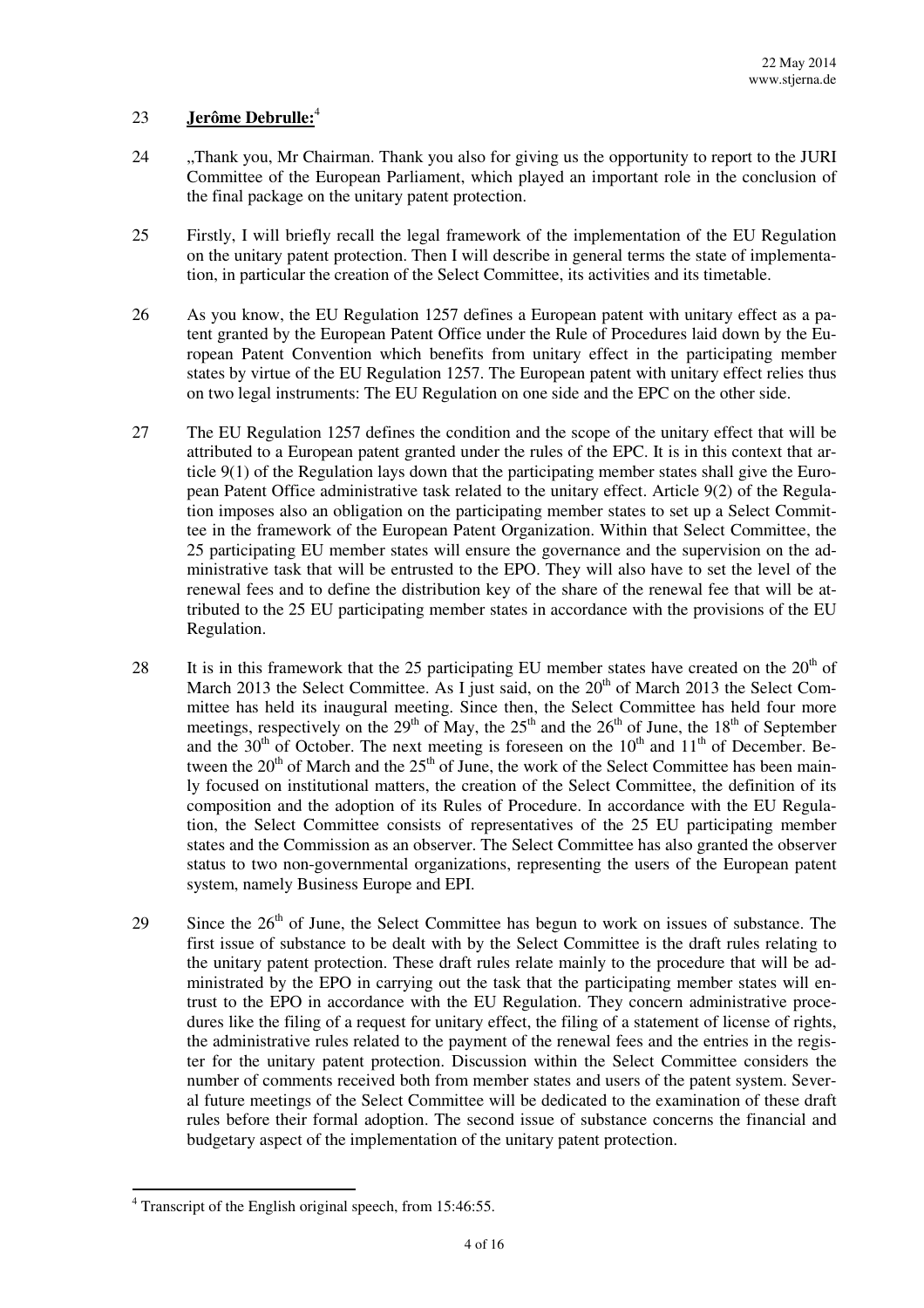- 30 At the end of October, a first meeting of the Select Committee has been held to start discussion on those financial and budgetary aspects. The financial and budgetary aspects of the implementation of the unitary patent protection concern mainly the level of the renewal fees for the unitary patent, the definition of the distribution key for the share of the renewal fees that will be attributed to the participating member states, but also the budgetary aspects of the administrative task that will be entrusted to the EPO and the implementation of the compensation scheme for the reimbursement of translation costs of European patent applications into an official language of the EPO.
- 31 During this meeting of the  $30<sup>th</sup>$  of October, three topics have been presented and preliminarily discussed within the Select Committee.
- 32 The first presentation concerns statistical information about the current validation and maintenance practice of European patents and current renewal fees foreseen in the national level by the 25 EU participating member states.
- 33 The second presentation was a more prospective one. It was a modelling of financial factors that could be taken into account by the patent holder in the decision to opt between the unitary patent and the classical European patent. This modelling is mainly based on a comparison of the costs of the classical European patent and the possible costs of the unitary patent. The need to integrate in this modelling of the economical factors has been underlined by several members in the Select Committee.
- 34 The third presentation concerns the compensation scheme for the reimbursement of translation costs of European patent applications into one of the official languages of the EPO. At this stage, the presentation has mainly described different options for the practical arrangement of the compensation scheme, for example when the request for compensation will have to be submitted, at the filing of the application or at the filing of the request for unitary effect when the patent has already been granted? What will be the form of the compensation? A flat compensation or a compensation per page with a ceiling?
- 35 The discussions of the basis of concrete proposals for the financial and budgetary aspects are expected to start at the beginning of 2014. Concerning the timetable of the work of the Select Committee, we can say that the work of the Select Committee has to proceed in parallel to the work of the Preparatory Committee on the creation of the Unified Patent Court. Given the timetable of the Preparatory Committee, we envisage an entry into operation of the Unified Patent Court early 2015. The timetable of the work of the Select Committee needs to ensure that the implementation of the unitary patent shall be completed in due time before the entry into operation of the Unified Patent Court. The current roadmap of Select Committee foresees completion of the work of the Select Committee by June 2014.
- 36 In conclusion, I can say that we can expect that for the end of 2013, the Select Committee will have handled all institutional aspects, of course its creation, the definition of its composition, the adoption of its Rules of Procedure. Also for the end of 2013, the Select Committee will also have finalized a first review of the implementing rules of the unitary patent protection and shall have initiated a preliminary discussion on the financial and budgetary aspects of the implementation of the unitary patent protection. By the beginning of 2014, the Committee will continue its work on the issue of substance in order to take a final decision on this issue by June 2014.
- 37 I hope I could give you an overview on the state of the implementation of the unitary patent protection within the Select Committee. Thank you for your attention and I remain at your disposal if you need further information. Thank you."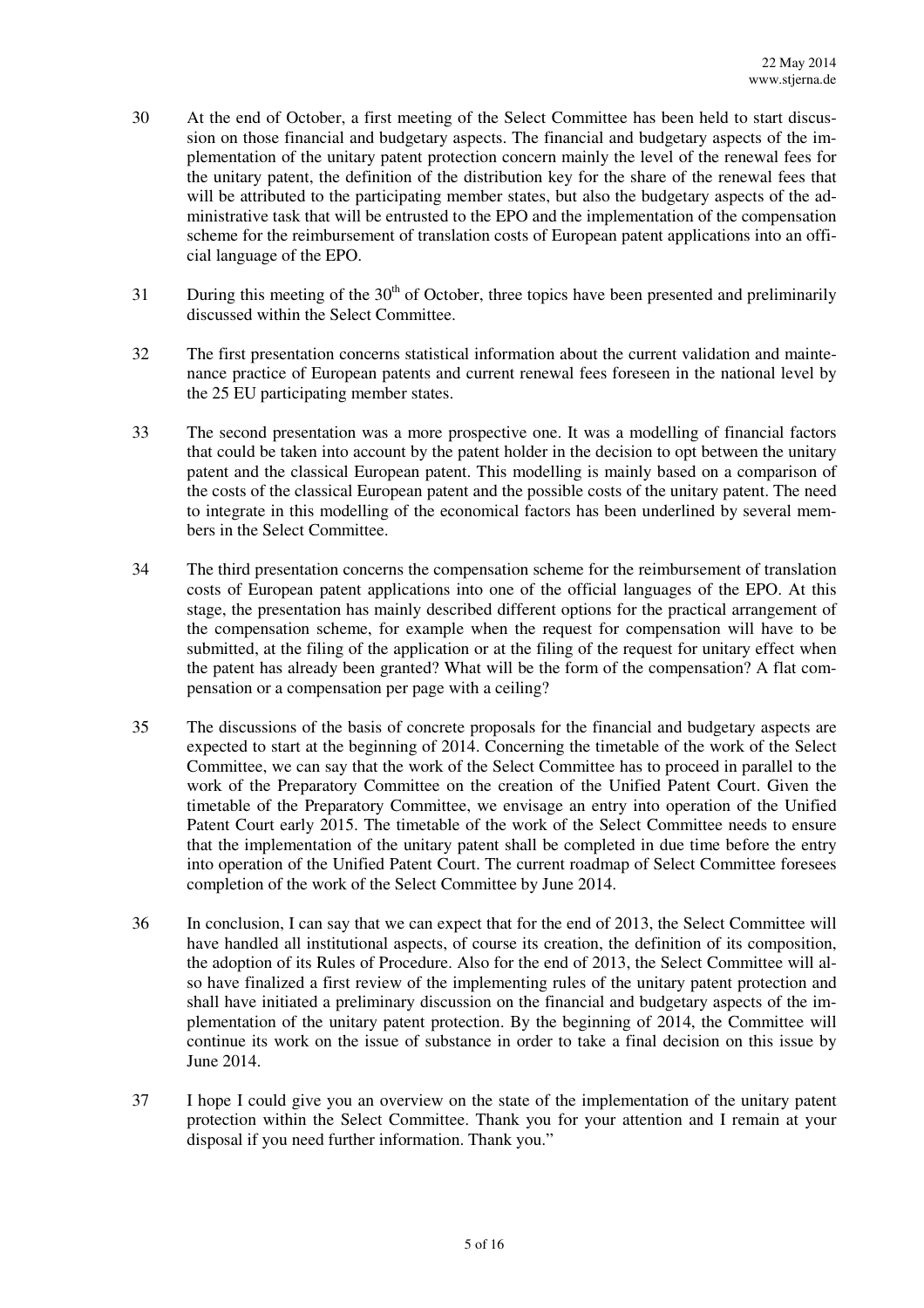#### 38 **Klaus-Heiner Lehne:**

39 "Many thanks for providing us with those detailed observations. Next is Mrs Margot Fröhlinger, visiting us for the European Patent Office; in former times, she used to be here frequently in a different function. You have the floor."

### 40 **Margot Fröhlinger:**<sup>5</sup>

- 41 "Thank you, Mr Chairman. Honorable members of the Committee, I can be brief in order not to overlap too much with the work of the Select Committee as reported by the Chairman of that Committee. The EU Regulation on the unitary patent protection asks the participating member states to entrust a number of administrative tasks to the European Patent Office. It is not the EU Regulation which entrusts these tasks. The member states are asked and obliged to entrust these tasks to the European Patent Office and the member states are entitled to do so, because this is foreseen in the European Patent Convention itself.
- 42 Among these tasks are, for example, the reception of requests for unitary patent protection, the processing of such requests, the reception of other entries into the register, the maintenance of a register on unitary patent protection, but also, as already mentioned by the Chairman of the Select Committee, the compensation scheme for translation costs or the collection and distribution of renewal fees. The European Patent Office will carry out these tasks not autonomously. The Regulation explicitly foresees that the member states have to ensure the governance and the supervision of these tasks by the European Patent Office and this is the task of the Select Committee.
- 43 In addition, decisions of the European Patent Office are subject to appeals to the Unified Patent Court. In that respect, the Unified Patent Court, which is normally a civil court of the member states dealing with private party litigation, in the respect of decisions, administrative decisions of the EPO, this court has also the function of an administrative court. The European Patent Office is currently internally preparing the implementation in technical terms, because we have, for instance, to build a new IT system for dealing with requests for unitary patent protection and with other entries into the register. We have to create the register and, as the chairman of the Select Committee has explained already, everything should normally be ready in due time before the entry into force of the Unified Patent Court and our calendar is therefore June 2014.
- 44 We have also still to fix all the technical detail concerning the procedures before the European Patent Office, because the EU Regulation lays down criteria and the broad principles of the procedure, but the technical detail has still to be fixed. For instance, if a request for a unitary patent protection has been submitted too late, if the deadline of one month has been missed, can this be corrected? If some procedural requirements have not been met, if a translation, for instance, which during a transitional period has still to be provided, if this translation is missing, can this be corrected? All these detailed technical questions have still to be laid down. This will be the subject of implemented rules, which have been prepared by the European Patent Office, which are currently under discussion in the Select Committee and under consultation also with our user observers, among them Business Europe.
- 45 What will be very important is that we create the system in a way that it is expeditious, efficient and not costly. We will use our best endeavors to ensure this, the importance of the price of the unitary patent has already been highlighted by the European Commission. We have for instance, the European Patent Office, we have proposed that for this administrative procedure, requesting the registration of unitary protection, there will be no administrative fee. So this should be free of charge for the patent holder.

<sup>&</sup>lt;sup>5</sup> Transcript of the English original speech, from 15:56:46.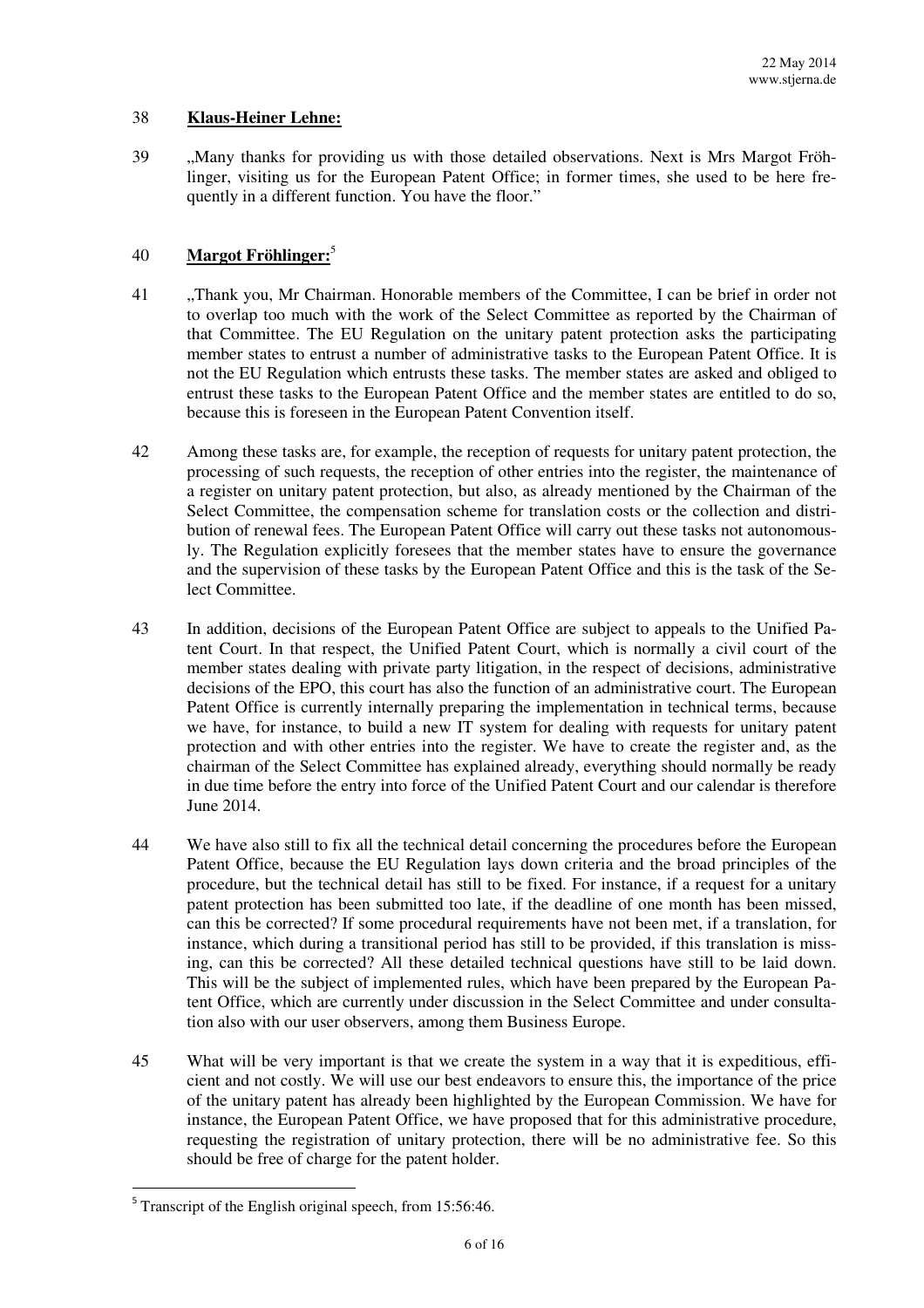- 46 Other technical details need to be fixed concerning the compensation scheme. The chairman of the Select Committee has mentioned already certain questions, but there are other questions. You remember the discussion that this compensation scheme should be limited to SMEs, public research institutions and individual inventors. Now the question is, for instance, shall we request the patent holder to produce evidence, shall we have a complicated procedure to prove all this, or shall we just work with a self-assessment declaration which is also common custom for SMEs subsidies at EU level? So, these are all questions which are under discussion. We have made proposals, we have presented options to the member states, and this needs still to be decided.
- 47 But I would like to make some remarks also on a separate, but related issue, which is our machine translation program. Because the availability of high-quality machine translations for all EU languages has been an important component in the finding of the final compromise concerning the applicable translation arrangements. We have therefore in the European Patent Office made a special effort to roll out the machine translation program.
- 48 We have machine translations available from and into English, into almost all EU languages now, except for the three Baltic languages and for Croatian, but the launch of these language pairs is imminent. For us, machine translations are not only for the implementation of the unitary patent, they are also a very important element of our patent information policy and of our patent quality policy. Therefore, apart from the EU languages, we have developed also language pairs for Chinese and Japanese, and Korean and Russian are underway.
- 49 To give you an idea about the importance of machine translations, we receive daily around 10.000 requests for machine translations on our site. These machine translations are available to everybody, free of charge, at a simple click of a mouse. And, on a monthly basis, for instance, we have 40.000 requests for translations from German into English, more than 15.000 per month from French into English and but also several thousand for English to Italian or English to Spanish. Even for Bulgarian and Romanian which have been launched very recently, we have several hundreds already per month, requests for translations.
- 50 So this gives you an idea about the importance and the interest in these machine translations. We are very confident that the quality of the machine translations will be such that, in some years, we will be able to phase out the additional translation which during the transitional period still has to be provided by the patent holder, and by this we can achieve further cost savings for holders and applicants for the unitary patent. Thank you very much for your attention."

### 51 **Klaus-Heiner Lehne:**

52 . Thanks a lot, Mrs Fröhlinger. Next is Mr Paul van Beukering. He is Chairman of the Preparatory Committee of the Patent Court. The floor is yours, Mr van Beukering."

## 53 **Paul van Beukering:**<sup>6</sup>

- 54 . Thank you very much. Like Mr Debrulle I recall the very important role this Committee has played in the creation of the patent package. Also therefore, I appreciate it very much that after slightly less than a year you take the interest in where we are.
- 55 It was the desire of the contracting states of the Unified Patent Court Agreement that a Preparatory Committee composed of representatives of the contracting states would be tasked with preparing all practical arrangements for the early establishment and coming into operation of

<sup>&</sup>lt;sup>6</sup> Transcript of the English original speech, from 16:05:47.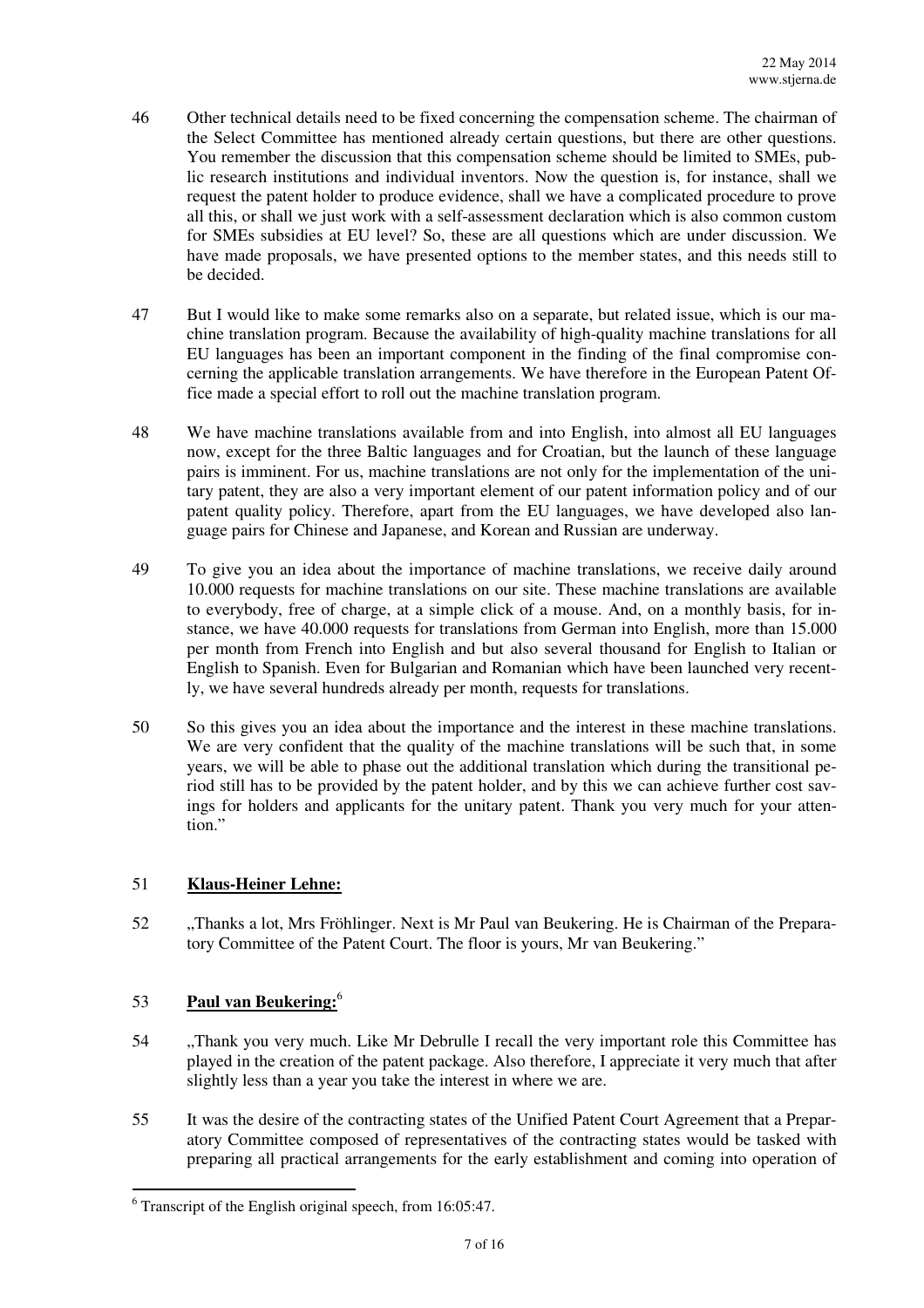the UPC. To this end, the Irish Presidency convened an inaugural meeting of the Committee on the  $26<sup>th</sup>$  of March. That was slightly more than a month after the signing of the Agreement and I think that is a sign of the determination of the contracting states to really create this court.

- 56 At its first meeting, the Committee elected the Chair and Vice-Chair, coordinators were elected and a secretariat was installed. It was also decided that early 2015 would constitute an ambitious, but realistic target date for the entry into operation of the court. To date, the Committee has held three meetings, at which, amongst other issues, it established its roadmap, it launched a pre-selection procedure for the future judges of the UPC, it launched a public consultation on the draft Rules of Procedure of the UPC and discussed the financing of costs in the preparatory phase.
- 57 We have broken down our work into five areas, each of which a coordinator is responsible to lead a sub-group of contracting states and report back on the group's works. A comprehensive overview of the preparatory work that needs to be done can be found in the Committee's roadmap which was agreed at the second meeting of the Committee. All this can be found on the dedicated website of the Committee which is www.unified-patent-court.org. It is the Committee's objective to make sure that the court is, from the outset, operational in early 2015. We shall [inaudible] that we will need sufficient experienced judges, it will be required staff, a legal and financial framework, adequate facilities and electronic case management or filing systems. Patent holders wishing to opt out their patents shall have the opportunity to register their opt-out in advance.
- 58 Preparing the Rules of Procedure is the most urgent and extensive task of the Legal group and Mr Karcher will explain on that later on. Further work of this group includes the setting up of an Arbitration and Mediation Centre, a Patent Attorneys Litigation Certificate, a schedule of court fees, rules governing the registry, rules on legal aid, rules on advisory budget and administrative committees.
- 59 The working group on financial aspects is preparing drafts of financial regulations, draft budgets for the first years of the UPC and draft rules for the contributions of member states. Concerning salary and pension schemes, it has been considered whether this can be outsourced.
- 60 It is the challenge of the IT group to procure an electronic filing and case management system. A range of options for procuring such a system have been explored, from a bespoken turn-key system at the one extreme to a standardized commercial off-the-shelf system at the other. A promising approach is the use of a proprietary cloud-based system that minimizes cost and development time, but ensures an adequate level of tailoring to meet the court's needs. We plan to decide on the way forward on this this year.
- 61 With regard to facilities, possible premises of the different divisions of the court are identified by the contracting states and a working group is identifying which costs are to be borne by countries that host a division and which costs are to be borne by the court itself. And we are defining common minimum specifications for the divisions.
- 62 As it has been said before, the availability of a sufficient number of high-quality judges is key to the success of the court and work in the Human resources and training group has prioritized preparations for the nominations of the first group of judges and organizations of the first pool of judges. In these tasks, the human resources and training group is assisted by an advisory panel, composed of experienced or active or former members of chambers of appeal of Supreme Courts or former lawyers with recognized experience in patent litigation. And this panel advises on both the assessment of the qualification and experience of candidates and in the establishment of the training requirements for the candidate judges.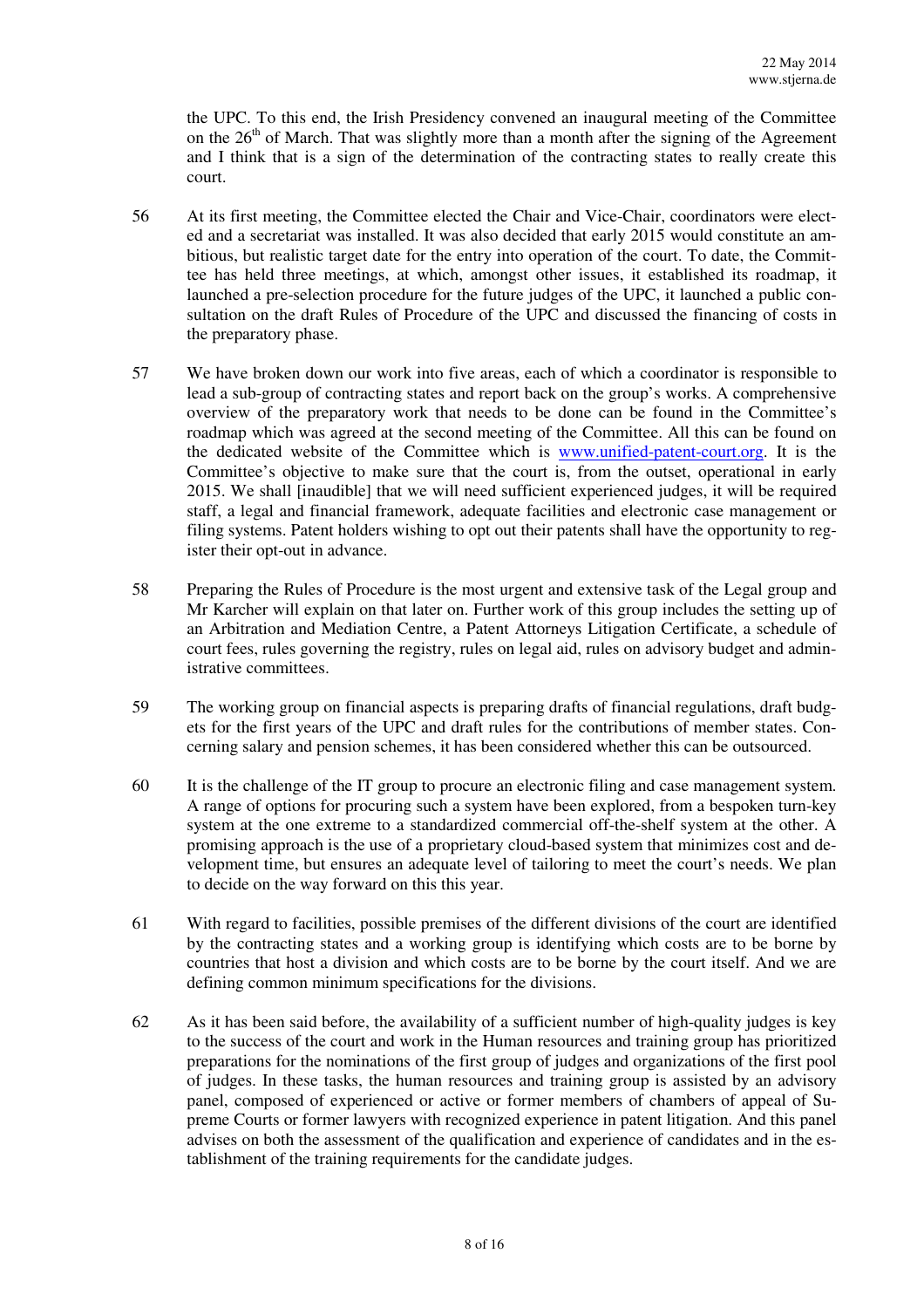- 63 Recently, we have launched a pre-selection procedure calling for the expression of interest of candidates, both on a part-time and full-time basis, both for legally and technically qualified judges. This pre-selection process is without prejudice to the formal appointment procedure. The aim of the pre-selection procedure is to draw up a provisional list of suitable candidates, allowing the candidates to participate in a training programme.
- 64 The training for legally qualified judges will consist of advanced courses in patent law and patent litigation, possibly combined with mock trials and internships at experienced patent courts as well as courses on the UPC Agreement and the Rules of Procedure.
- 65 For the technically qualified judges, the training will consist of basic concepts of patent law, relating in particular to the validity, and basic concepts of civil procedure, as well as training on the UPC Agreement and the Rules of Procedure. And for both technically and legally qualified judges, language training will be provided.
- 66 As it has been said before, in probably all contracting states work is on the way to make the necessary preparations for ratifying the Agreement, Austria has already ratified the Agreement on the  $7<sup>th</sup>$  of August. The Agreement gives contracting states the possibility to setting up Local or Regional Divisions and many contracting states are in different stages of their decisionmaking progress in this regard.
- 67 In conclusion, one can say that still much work needs to be done. But nevertheless, it can be said that the Preparatory Committee...our work is way on track and the first results can be shown. I think, generally speaking, our work finds good reception amongst practitioners and users and I hope Mr Sueur will confirm that later on. Moreover, I think I find it very encouraging that work is being done by many colleagues and experts in different member states throughout Europe, this making this a true European project. I thank you for your attention and remain at your disposal for any questions that you may have."

## 68 **Klaus-Heiner Lehne:**<sup>7</sup>

69 "Thank you very much, Mr van Beukering. Indeed, I think this is a really big project and I think you have pointed out quite correctly all the things which have to be taken into account for getting this up and running. Now we move on to the area of the Legal Framework group. I welcome Mr Johannes Karcher, he is coordinating the Legal Framework group and I would ask him to speak to us now."

### 70 **Johannes Karcher:**<sup>8</sup>

 $\overline{a}$ 

- 71 "Thank you very much, Mr Chairman. In its sub groups, the Working group Law is dealing with a number of questions on the legal implementation of the patent package. Mention can be made of the Internal Rules for the Committees of the court, rules for the Registry, the structure of court cost, rules on legal aid, a litigation certificate for patent attorneys and rules for mediation and arbitration. Apart from these tasks, the central issue are the Rules of Procedure for the Court, this is also a topic here today.
- 72 In terms of the Rules of Procedure it can be summarized that the discussions are led on the basis of a draft prepared by an expert group of the Commission in May 2013. Between June and October 2013, there has been a written consultation on this by Preparatory Committee. In this consultation, more than 100 statements of associations, business organizations, law firms and universities were received.

 $7$  Translation of the German original speech, from 16:13:50.

<sup>8</sup> Translation of the German original speech, from 16:14:15.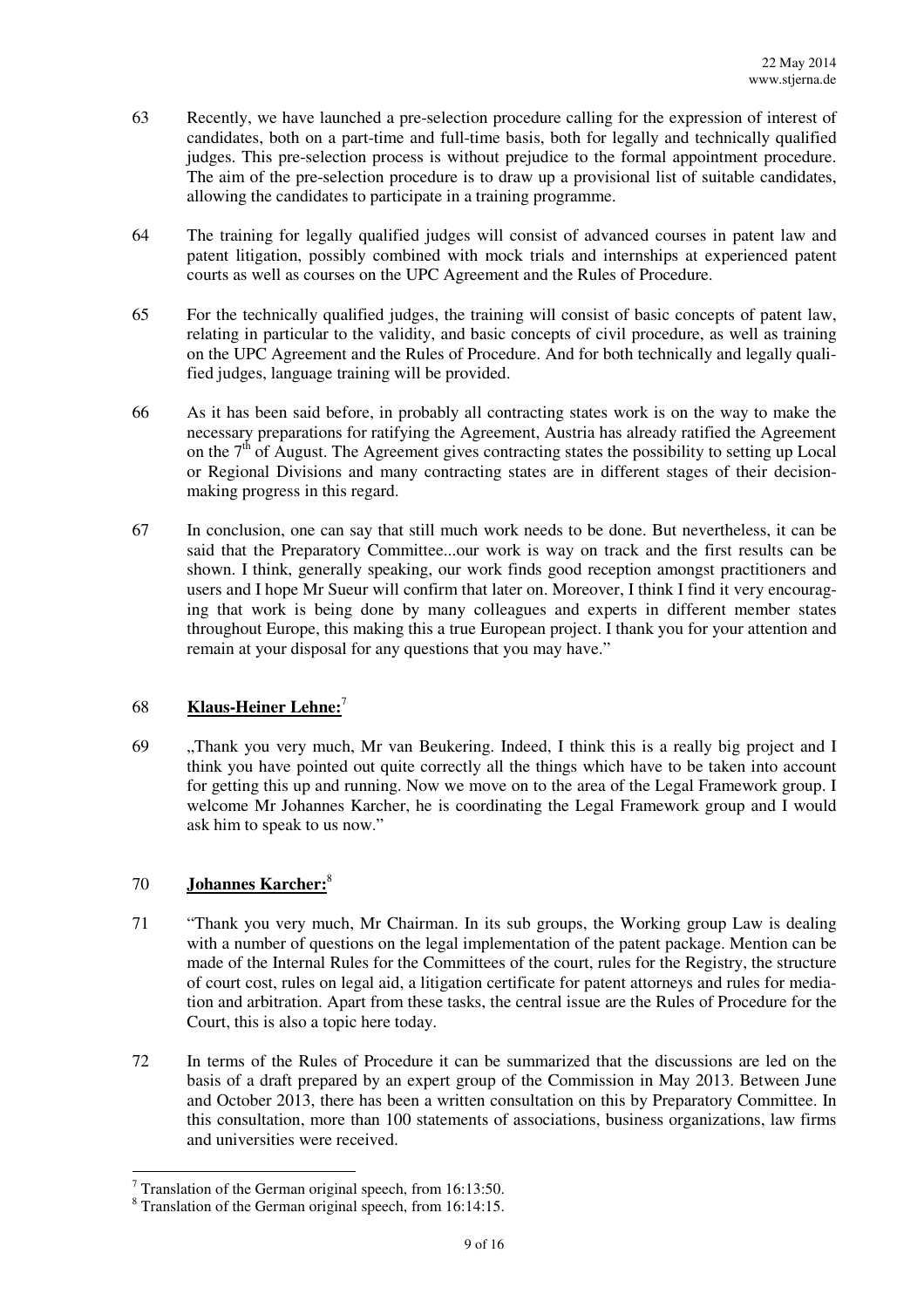- 73 The further course of this work is such that until the end of 2013/beginning of 2014, the obtained statements will be analyzed by the mentioned expert group, including amendments and proposals for amendments to the draft. At the beginning of 2014, the Working group Legal framework will take over this work and will deal with it in the sub group Rules of Procedure. It is also planned to have an oral consultation by the working group. Until summer 2014, a revised draft should be available and the approval of the Rules of Procedure by the Preparatory Committee shall be requested.
- 74 I would like to emphasize that my comments here today are to be understood as my personal opinion, as the negotiations of the Rules of Procedure in the working group did not yet start, so please understand that the position in terms of details must remain reserved to the working group
- 75 As to contents, it is to be noted that the basis for the Rules of Procedure is article 41 of the Agreement on the Unified Patent Court. This legal base stipulates that the Rules of Procedure shall comply with the Agreement. This is important insofar as the Agreement itself sets out a number of concrete requirements for the design of the Rules of Procedure which have to be observed in the arrangement of the latter. In this respect, for instance, mention can be made of a few of procedural principles, the principle of procedural fairness, the principle of public hearings, the principle of party disposition, the principle that the parties are obliged to present facts and evidence, the principle of a right to a fair hearing or the free appraisal of evidence by the court.
- 76 On competence, the Agreement provides that, as a common court to the participating EU member states, the "Brussels I" Regulation 1215 from 2012 on jurisdiction, recognition and enforcement has to be applied. In that regard, Mr Delsaux has indicated that currently, there are ongoing negotiations on the adaptation and amendment of the Regulation for the sake of clarification.
- 77 The division of the proceedings into three sections a written procedure, an interim procedure and an oral procedure – is created in the Agreement already. Also the admissible evidence, the principles of considering evidence and the active role of the court in taking evidence are set out in the Agreement. The court can as well order the presentation of evidence, order measures for the preservation of evidence or the seizure of assets. These provisions serve for the implementation of the "Enforcement" Directive EC/2004/48 which, thereby, the member states render applicable to their common court.
- 78 Even for the case of an infringement action and counter claim for revocation, the procedural options of the court are set out in the Agreement. This aspect has even been the subject of very intense negotiations which were decided as follows: As it is described in the Agreement, the court seized can, at its own discretion, decide both actions together or it can refer the counterclaim to the central division and continue with the infringement action or it can stay the proceedings.
- 79 Also with regard to appeals, specifications are set out in the Agreement. In general, appeals do not have a suspensive effect, although the court can order such effect. Basically, only decisions in first instance in proceedings on the merits or preliminary injunction proceedings can be appealed. Other decision of the court, like measures of procedural instruction can, in principle, only be appealed together with the final decision. The Rules of Procedure have to observe these requirements from the Agreement, of which I have only mentioned a few, and can set out details within this scope.
- 80 Some general remarks on the present draft. From my perspective, the draft contains a very good basis for the design of efficient and transparent proceedings, leading to a final decision within a reasonable time and thus also to legal certainty for the parties. The present draft includes elements of different European legal traditions which, on the whole, are condensed into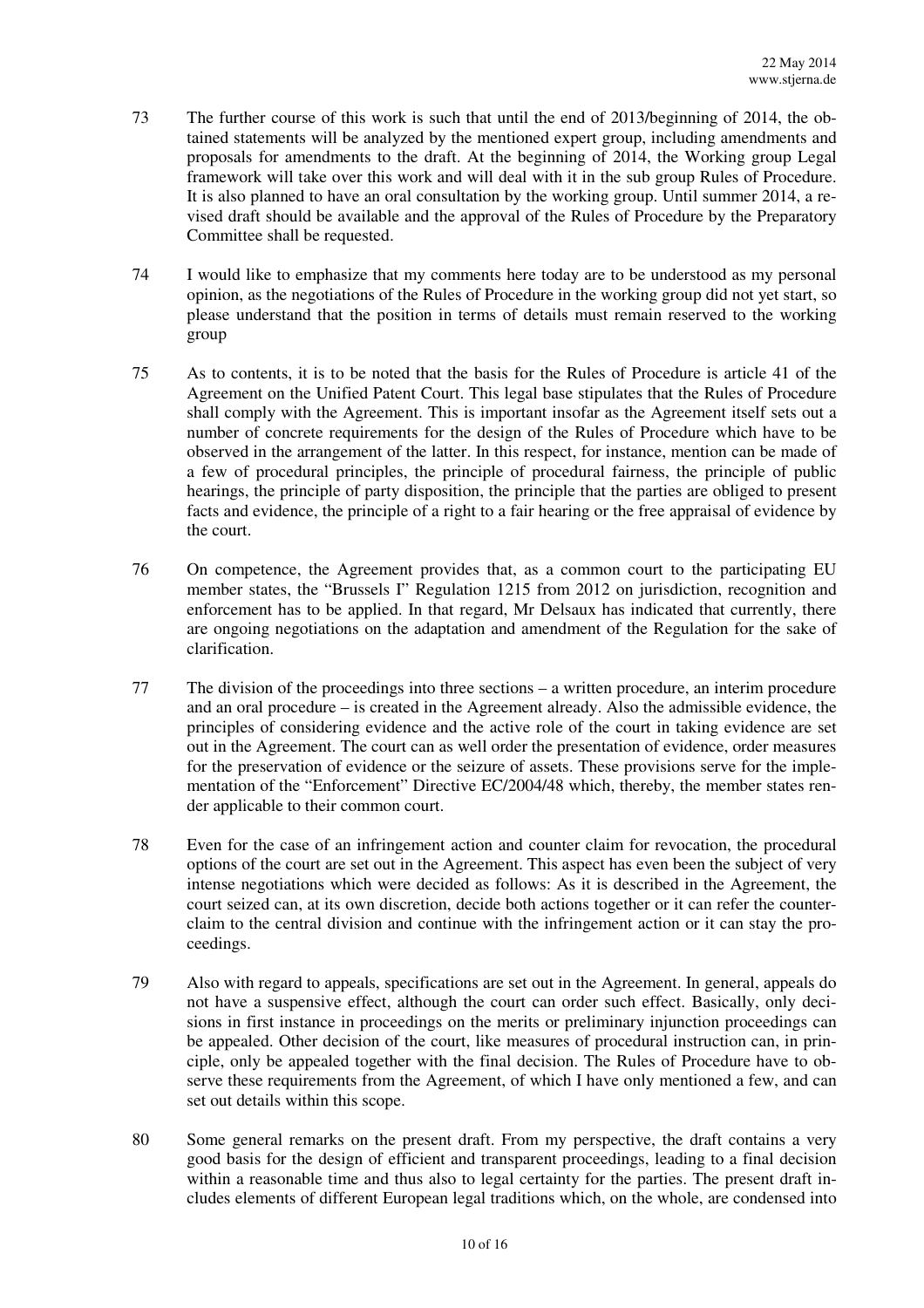a very convincing synthesis as a single procedure. Although there is, of course, a need for debate in terms of details, it can be noted that, in total, the suggested procedure is welcomed by the users. I think this is shown quite clearly in the received statements.

- 81 The draft Rules of Procedure address five different stages of the procedure. Part 1 of the Rules of Procedure deals with the arrangement of the three procedural sections. For each type of action, the submissions and respective time limits are defined. The task of the judge-rapporteur, who is responsible for the efficient preparation of the oral hearing in the an interim procedure, is governed in detail. He can questions of understanding, suggest additional offers of evidence and can thus identify the focus of the proceedings between the parties. The oral hearing and the talking of evidence are then led by the Presiding judge of the court. The decision can provide that its enforcement is made subject to the provision of a security. Also, the enforcement of a measure can probably be avoided by the provision of a compensation payment.
- 82 As to the law on evidence, this is the second part of the Rules of Procedure, there are some parameters to highlight. Uncontested statements of fact are held to be true. The court will determine the matter on which testimony is heard. There are also obligations of the parties in relation to the offering of evidence, if the facts supporting their claims are disputed. The evidence of witness is conducted by presenting a written statement of the witness, but the court can also hear the witness. According to the draft Rules of Procedure, experts are instructed by the court.
- 83 Preliminary injunction proceedings, this is section 3 of the Rules of Procedure, provide for a summary procedure, establishing full evidence is not necessary. Here as well, we have a written and an oral part, of course, with shortened time limits, due to the urgency of this type of proceedings. The grant of preliminary measures is subject to the discretion of the court, while the court has to take into account the interests of the parties, this is also a principle of fundamental importance. The court can order the provision of a security for the compensation of damages, in case the injunction should be lifted later on. It has to do this if the court decides without hearing the other party, which is also possible.
- 84 For an appeal there are procedural rules similar to those applicable in first instance which, in the interest of time, I would rather like to skip, coming to the end; not without pointing out that in the last part of the Rules of Procedure, there are a number of general provisions, covering completely all procedural elements. This relates to provisions on the service of decisions. The rules on representation are set out here as well as a stay by the court. The calculation of deadlines is covered. Also how to deal with a plurality of parties and a change of party. Provisions on enforcement are included in the draft. Court cost and legal aid. All these general decisions and preconditions are there at the end of the draft Rules of Procedure.
- 85 I think I shall leave it at that overview for now. Thank you very much, Mr Chairman."

### 86 **Klaus-Heiner Lehne:**

87 ..., Thank you very much, Mr Karcher. We now turn to Prof Winfried Tilmann who is a member of the Drafting Committee for the Rules of Procedure. Prof Tilmann, the floor is yours."

### 88 **Winfried Tilmann:**<sup>9</sup>

l

89 "Mr Chairman, members of the Legal Affairs Committee! The fact that we are here today is largely owed to your strong resistance last year which prevented the creation of a Regulation without a claim for an injunction and thus one without a legal base in Union law. You have

<sup>&</sup>lt;sup>9</sup> Translation of the German original speech, from 16:23:47.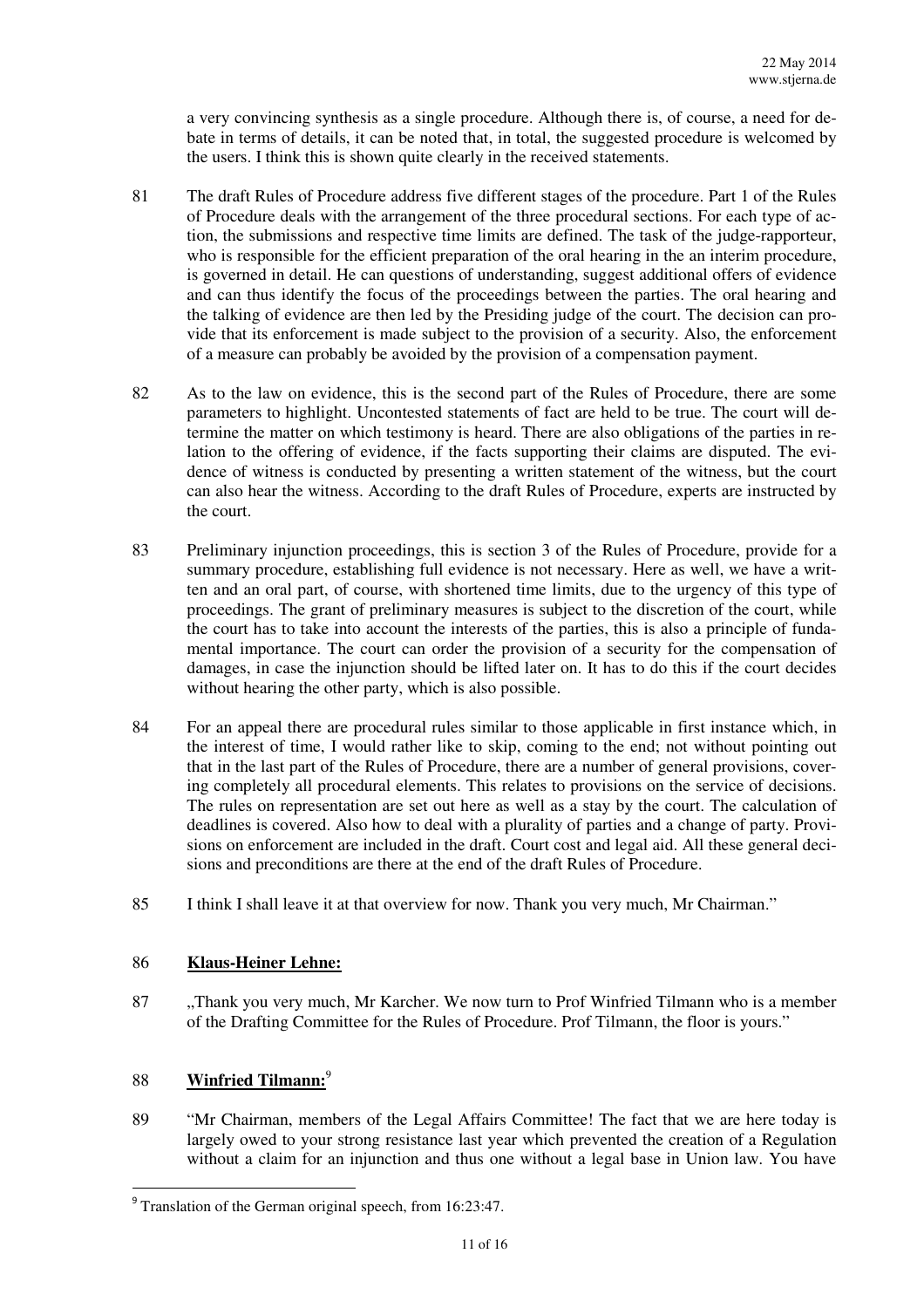developed here article 5 of the Regulation which, in my opinion, is an injunction claim fully rooted in Union law and all of us hope that this position will be shared by the European Court of Justice in relation to the two actions of Spain pending there against the two Regulations, Union patent and translation regime. Interestingly, the battle about the injunction claim still continues in relation to the simple European patents, I will come back to this shortly.

- 90 The Drafting Committee which I belong to has meanwhile produced 15 versions of the Rules of Procedure. Therefore, you can rest assured that we did not leave any stone unturned that can be turned. Nonetheless, this consultation, which has now been completed, was a great benefit. Not only that many details have emerged there. My impression is that the main purpose of this consultation was that the interested circles have, for the first time, dealt intensively with the Court Agreement and the Rules of Procedure thereby noting that the matter looks much better than they had initially thought and feared. The concerns voiced during the preparatory phase, sometimes in a very strong and exaggerated manner, have practically disappeared. Now, all participants are mainly concerned about developing a workable version of the Rules of Procedure which is balanced, balanced for plaintiff and defendant.
- 91 We have received 110 statements. I have put that down here, the Chairman cannot see it, unfortunately. Or can you see it? Ah, yes. Wonderful. You can see, 110 statements. 20 of these from companies, 10 thereof from the US. In fact, in a touching manner, they indeed care for our European Rules of Procedure. Why? Because they do apply for many of their US patents also in Europe. Then 22 industry associations, mostly IT and pharma, clearly dominated by Anglo-Saxons. 15 IP associations, 39 lawyers/patent attorneys/associations or single firms, 11 single persons and then miscellaneous. I should also have indicated universities, courts, public institutions. Overall, more than 600 individual proposals have been made all of which I have read until this morning and on which I have developed my opinion.
- 92 Which topics were addressed primarily? I only want to mention three topics. Firstly, the injunction order. The companies from the IT industry, i. e. mobiles, have significant concerns here. These concerns originate form America, the USA. There, if the reports are correct, meanwhile more than 50 percent of actions are developed or filed by so-called "trolls", i. e. by companies which are not active on the market, but which simply hold patents. In the US, this development has led to a limitation of injunctive relief granted by the court, the "eBay" decision of the Supreme Court. In America, this is possible, because there, the injunction order is not based on an injunction claim, but which is, as such, a measure of the court which can be granted if fairness and reasonableness require so, this is called "equity relief".
- 93 For the Rules of Procedure, these companies Google, Samsung –, in an unusual unanimity, wish for a limitation of the cease and desist order in a preliminary injunction and in a final judgment. The court is asked to balance interests very carefully and, preferably, in case of plaintiffs without an own market activity, grant damages only, but not an injunction.
- 94 Interestingly, the Pharma industry has a somewhat different position. They are eager to be allowed to assert an injunction even against small generic producers which manufacture their pills in their own garage, in order to prevent their activity on the common market.
- 95 Between these different positions, the Court Agreement and Rules of Procedure must adopt an intermediate approach; this has been specified by the "Enforcement" Regulation. Article 3 of it, on the one hand, demands "effective, proportionate and dissuasive measures" for the protection of intellectual property rights, but, on the other, also measures that are fair and equitable.
- 96 It is important to recognize that the starting position in Europe is somewhat different. Here, we have an injunction claim rooted in civil law which, in principle, has to be granted by the court which, of course, allows for exceptions. The provision in the Agreement states "may". An injunction may be granted by the court, but this is not coercive. Mainly, this relates to procedural securities. These are, very briefly, as follows: An obligation to provide a security for enforce-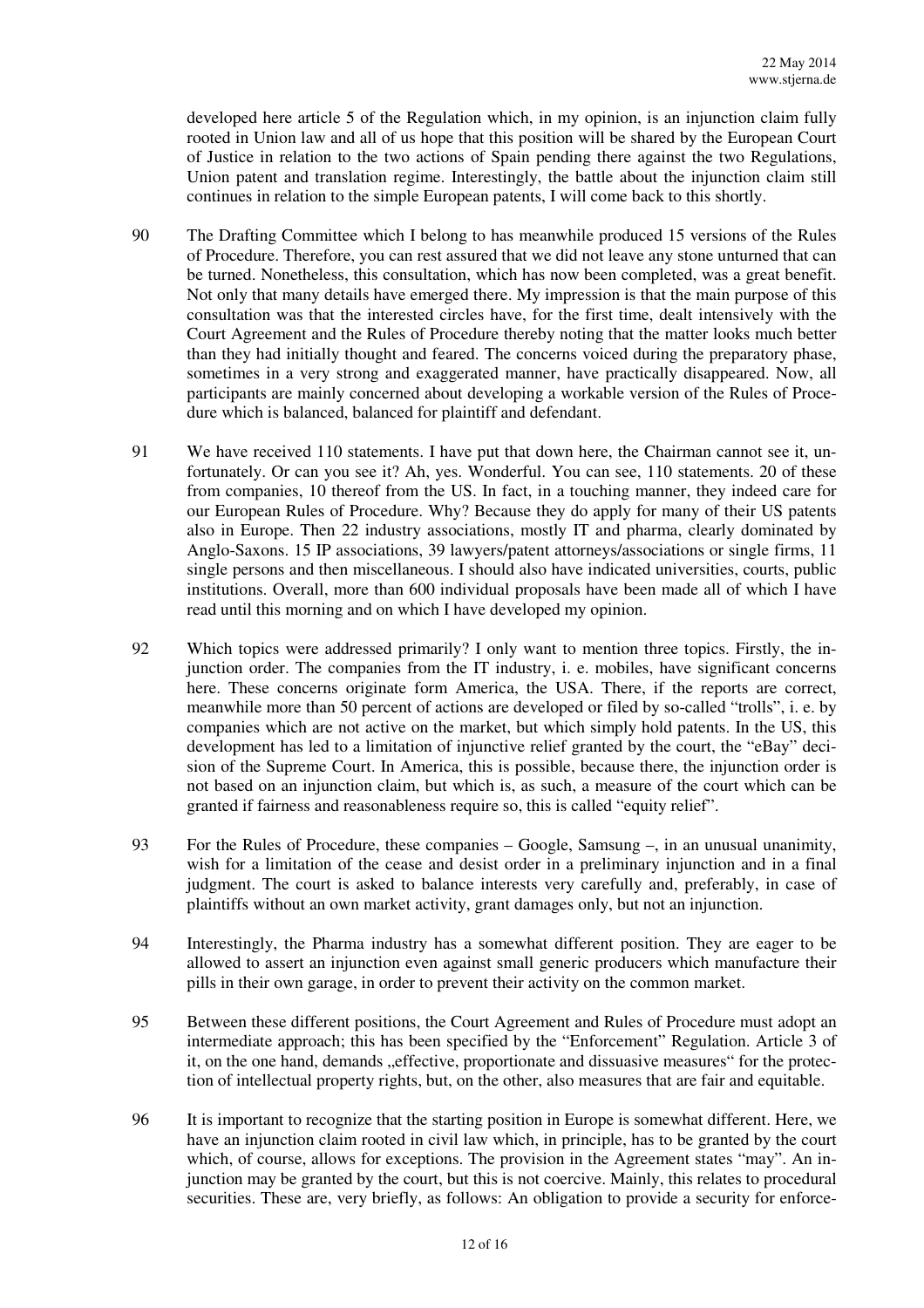ment. Then, an obligation to pay damages in case of premature enforcement. Also, an immediate appeal to the "standing judge" at the Court of Appeal and the obligation of the losing party to bear the cost of its winning opponent.

- 97 The second issue which I would like to address is the famous bifurcation. This is the separation between infringement proceedings and nullity proceedings aiming at causing a specialization, namely for infringement at the infringement courts and for nullity at the central division. Bifurcation is a favorite subject of concern for our friends in Great Britain. Here, attempts can be observed to win a lost battle – namely on bifurcation, which is now in the Agreement – at least in part via the Rules of Procedure and the Court of Appeal. In concrete terms, very briefly, this is about limiting the discretion of the chamber in relation to bifurcation. Secondly, it is about allowing an appeal already against the measure of procedural instruction which the Court of Appeal has to admit. This expresses the hope that the Court of Appeal will take the chambers by the hand and steer them from the very beginning.
- 98 The third subject is the famous opt-out. Within the transitional period of seven years, one can, so to say, declare "my patent shall not be handled by this court, but shall be dealt with by the national courts". So far, the motto of fraidy-cats [German term: "Angsthasen"], as I would call it, was: "We simply make an opt-out for all of our patents. And should we see that the court is working well, we just came back with an opt-in." But this is not so easy.
- 99 Meanwhile, there is an increasing conviction that it is, after all, good to entrust oneself to this new court. This Agreement causes to a far extent, this is unknown, a legal harmonization. And secondly, the judgment of the court can be enforced in all states. First of all, it has effect in all states, article 43, and can be enforced in all states, article 82. Therefore, we are having sort of a small unitary patent pursuant to the Court Agreement. Of course, the real unitary patent still goes a little further.
- 100 Furthermore, the enterprises and their advisors start to recognize that this opt-out and opt-in poses certain dangers, there are traps into which one can fall. Therefore, the advisor has to consider very carefully whether to advise in favor of an opt-out or not on a case-by-case basis.
- 101 We will assess the 600 proposals in detail and pass them on to the sub group of Mr Karcher. Thank you very much, Mr Chairman"

### 102 **Klaus-Heiner Lehne:**

103 .Many thanks, Prof Tilmann. Then we move on to Mr Thierry Sueur - I hope I have pronounced it correctly  $-$  of Business Europe. This is, so to say, the representative of the main stakeholder, namely the patent applicants. The floor is yours."

### 104 **Thierry Sueur:**<sup>10</sup>

- 105 . Thank you very much and thank you very much for giving me the floor. In fact, as we have listened to Prof Tilmann, how it may be difficult to represent the industry, because all the stakeholders have some different opinions, depending essentially on the field of activity, from time to time depending on the nationality, too. I do my best, but I can tell that before coming here, I received a few messages saying "What are you going to say?". Of course, I did not answer, surprise, surprise.
- 106 Before starting, I would like just to point out that since our last hearing we had here, something important happened. It is the publication of this document. It is the study, economic

<sup>&</sup>lt;sup>10</sup> Transcript of the English original speech, from 16:34:11.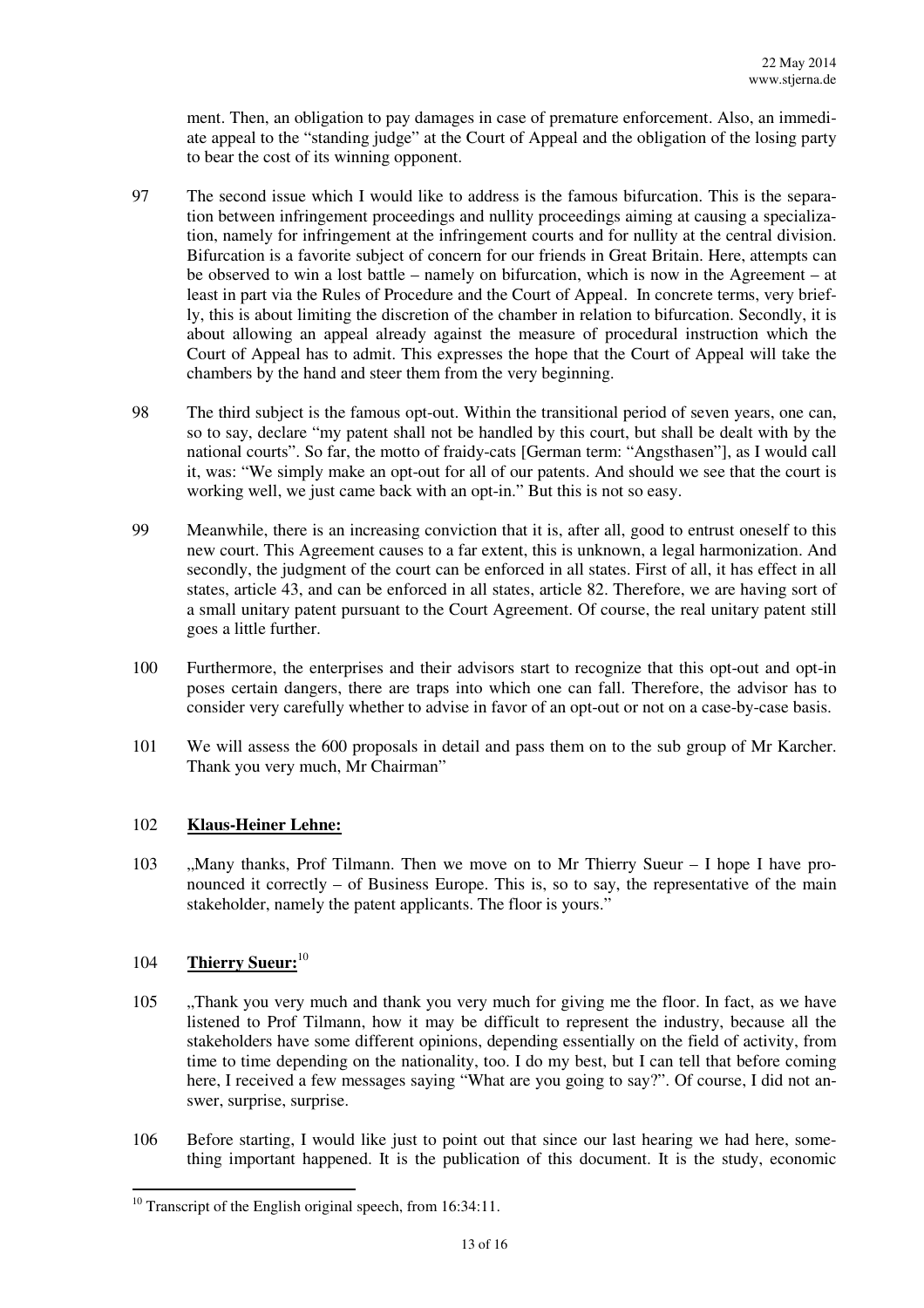study published in September, organized by the European Patent Office and the OHIM, which is very important. I think for us, it is a big change, because before, IP was more a question of "You believe" or "You don't believe". I think now we have a business case, we have some facts, we have some figures. Everything may be challenged and I have not seen any economic study which cannot be challenged, but at least we will have a base for discussion in the future. Thus, I think it is important to rely on that and to see what we do, what we learn, because there are some impressive figures about the number of jobs created thanks to IP, the share of export in Europe. So let us keep that in mind.

- 107 Now, going back to our patent and court. And let us start first with the unitary patent. We think still that it is an essential step for Europe, for European companies. And we believe that we will be able in the future to get protection in the same way as our American friends or Japanese or Chinese or are having access to protection which means at an affordable cost. But there is a big "if" attached to the benefit of the new system for the industry.
- 108 We will [inaudible] the benefit of the system if the cost for obtaining the unitary protection is affordable. Already today, with the European patent, we know that, due to the high cost that we have, there are some holes in protection with consequences, very bad consequences. In [inaudible] companies which, because they could not afford obtaining protection in the 28 countries, were leaving some holes and, of course, it is in these holes that infringing products were exported or imported.
- 109 The major cost factor for the unitary protection will be the fees an innovator has to pay per year to keep the unitary patent in force, the so-called renewal fees. Article 12 of the Regulation provides guidance to the participating member states, the Select Committee, but it is general guidance, no precise enough in my mind.
- 110 In fact, there are three main players in this game whose interests must be taken into consideration: The European Patent Office, the member states and the innovators. What is not clear is how these various interests will be reconciled, very difficult. As regards the EPO, there seems to be a general agreement that the additional administrative cost generated by the new task entrusted to it must be compensated and that the overall balance of the EPO budget must not be jeopardized.
- 111 Then, the real issue is likely to be elsewhere. It will be the expectation of the member states regarding the revenues they will draw collectively and individually from the new system. To put things simply and maybe bluntly: The more they will want, again collectively, over and above of what they get at present with the EP system, the less attractive and beneficial the new system will be for innovators and for the competitiveness of Europe.
- 112 At the end of the day, the question will be: Was the new system designed to improve the situation of innovators in Europe or was it designed to increase the revenues of national patent offices? We have to answer this question. Let us be clear, this is likely to be a make or wreck issue for the future unitary protection.
- 113 Now, let us turn to the court. You mentioned the question of Opt-out/Opt-in. This is a hot issue and this is one point where my colleagues were asking me "What are you going to say?" I was going to say opting in or out –...no, no, I will not give the answer... – will generate costs. Somebody has to pay for it. This question is: Is everybody supposed to pay for the benefit of the system or will those who are opting in and out pay for it? This is the simple question, considering also that we should talk about cost, not about cost plus, to minimize the impact of this financial question.
- 114 Now let us turn to the real project, a really exciting project, because it will eventually lead to a litigation system for Europe, based on a single court, comprised of experienced judges, having its own procedures and handing down decisions producing effect for the whole territory of the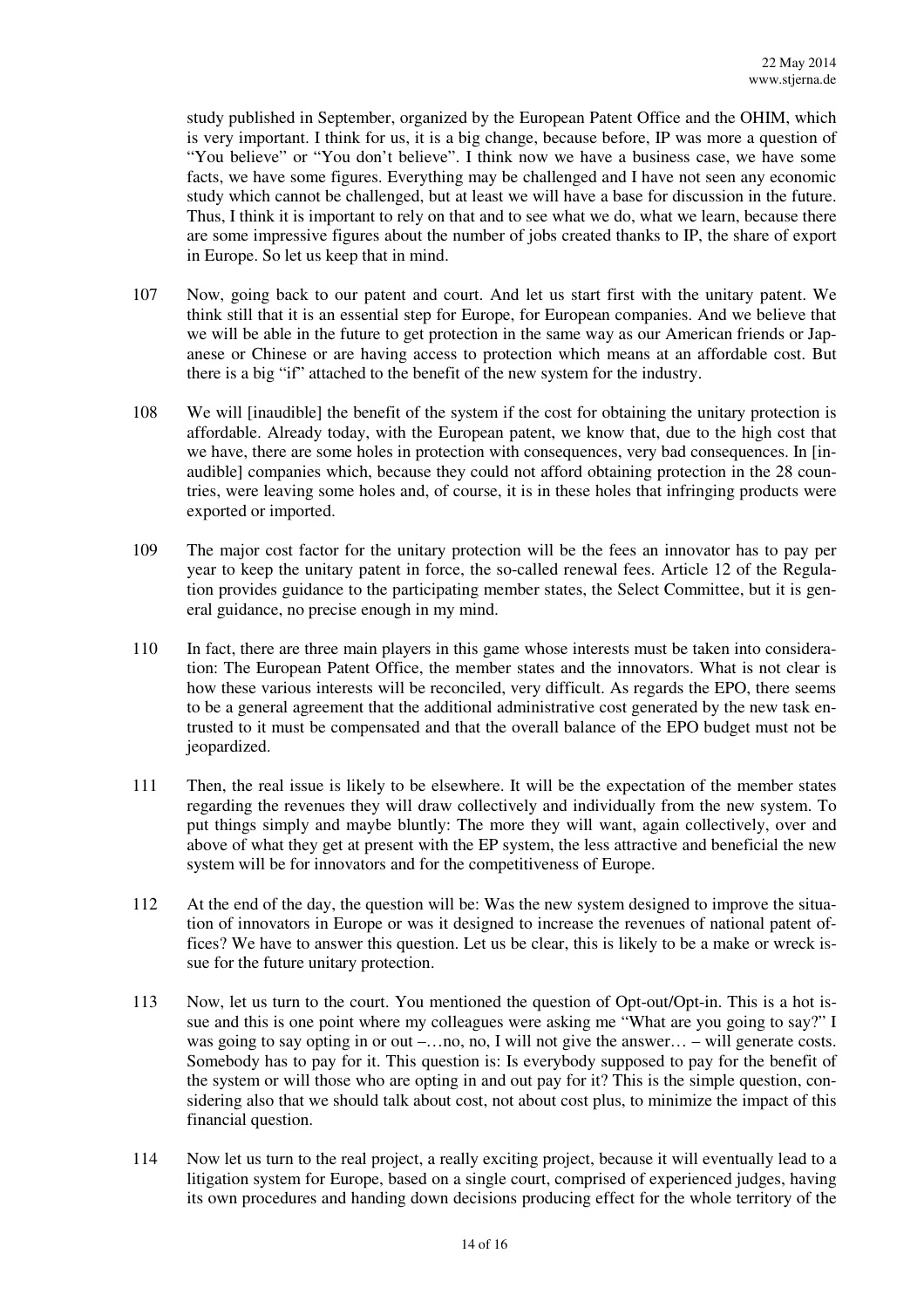Union or almost, as we know. But the formidable challenge is, although most based on best experience and the practices available in the member states, that this unified court will be an entirely new body to be fully organized before the entry into force of the patent package. All the topics handled by the five working groups, mentioned by Paul before, are essential and we look forward to review them ad comment on them as soon as the work has sufficiently matured.

- 115 In fact, we had such an opportunity with the consultation and we have seen the big number of answers you received. One central issue seems to be the degree of discretion given to the court and the judges in conducting all aspects of the litigation procedures. Many commentators apparently believe that the draft Rules offer too high a degree of discretionary powers to the judges. When it comes to proposing limits to these powers, however, it is clear that the different needs of industrial sectors and the different traditions in national systems lead to widely different approaches. You have been showing that during your presentation. The task before the Drafting Committee and eventually the Preparatory Committee is daunting. We can simply hope that they do not lose sight of the forest for the trees. We also believe that we should not ignore the basic treaties in IP, the Paris Convention ad TRIPS.
- 116 This leads to what I believe is the most crucial aspect of the setting up of the Unified Court. The court is only as good as its judges are. The whole concept of a unified court was based right from the start on the premise that it would be populated with experienced judges. This is still, and more than ever, the single most important condition for the success of the court and its usefulness for the benefit of the European economy.
- 117 Let me put it bluntly: While there is no reason to exclude a competent and experienced judge, whatever his nationality from any participating member state, it is essential that no insufficiently competent or experienced judge [inaudible]. With that in mind, we urge the member states to start as soon as possible the selection –we have heard it is starting now – and the training. Training will be essential for the future judges, including as regards their language abilities, so that they can sit on as many panels as possible.
- 118 Basically, I am confident. I have been mentioning many times, that we should not forget what happened at the EPO. We were very nervous forty years ago of what will happen at the EPO. Would it be a German system? Would it be a British system? At the end of the day, I think for the Unified Court, the same thing that happened at the EPO will happen. When you talk to judges, you understand that the German judges do not want to do as they were doing in Germany. The British judges do not want to do as they were doing in the UK, the same for France and Dutch and others. They will build a fully new system with the whole freedom they will have in the system. This will be a unique system. I still, maybe I am too optimist, but I am still believing that, in the end, it will work.
- 119 I would just like to remind you of a sentence of Anatole France: "To accomplish great things, we must not only act, we also dream; not only plan, but also believe." I am believing and dreaming. Thank you."

## 120 **Klaus-Heiner Lehne:**<sup>11</sup>

l

121 "Thank you very much. Some of the experts have expressly praised us as the Legal Affairs Committee. I would like to reciprocate this praise and state that my impression is that the preparations for the implementation of what has been politically adopted are at least well on the best possible way. As a first reaction, I am very satisfied with what I have just heard here.

 $11$  Translation of the German original speech, from 16:44:33.